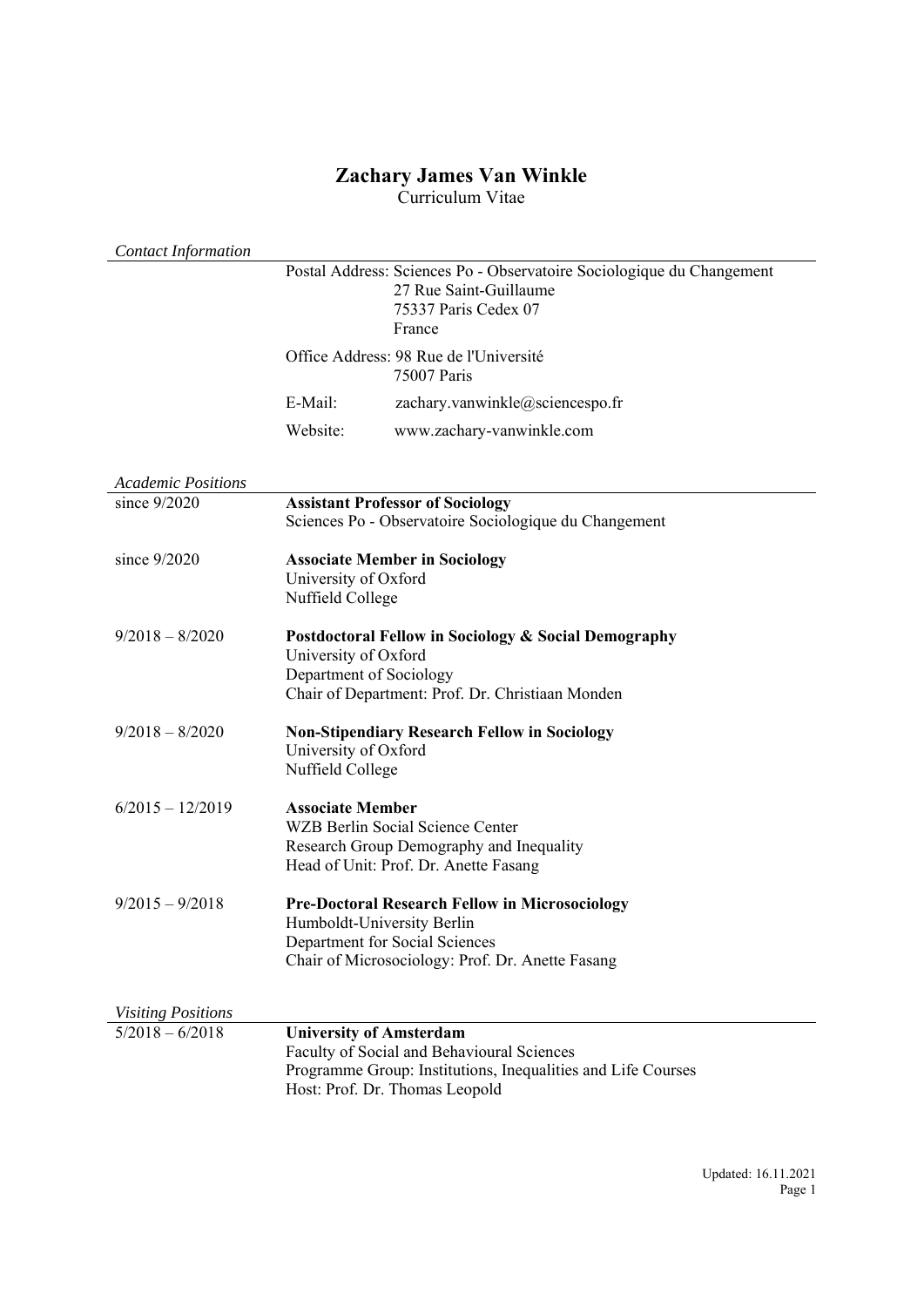| $2/2018 - 4/2018$  | <b>Princeton University</b><br>Office of Population Research<br>Host: Prof. Dr. Dalton Conely                                             |
|--------------------|-------------------------------------------------------------------------------------------------------------------------------------------|
| $8/2017 - 10/2017$ | <b>Stockholm University</b><br>Linnaeus Center on Social Policy and Family Dynamics in Europe, SPaDE<br>Host: Prof. Dr. Elizabeth Thomson |
| $7/2012 - 10/2012$ | <b>Northwestern University</b><br>Searle Center for Teaching Excellence<br>Host: Marina Micari, Ph.D.                                     |

| <b>Additional Affiliations</b> |                                                                                                                                                         |
|--------------------------------|---------------------------------------------------------------------------------------------------------------------------------------------------------|
| Network Member                 | <b>PRESAGE</b><br>Research and Educational Programme on Gender Studies                                                                                  |
|                                | Sciences Po                                                                                                                                             |
| External Member                | <b>CRITEVENTS</b><br>Critical Life Events and the Dynamics of Inequality: Risk, Vulnerability, and<br>Cumulative Disadvantage<br><b>NORFACE Network</b> |
| External Member                | <b>EQUALLIVES</b><br>Inequality, early adult life courses and economic outcomes at mid-life in<br>comparative context<br><b>NORFACE Network</b>         |

| Education |                                                               |
|-----------|---------------------------------------------------------------|
| 10/2018   | <b>PhD</b> in Sociology                                       |
|           | Humboldt-University Berlin & WZB Berlin Social Science Center |
|           | Summa Cum Laude                                               |
| 6/2015    | <b>M.A. Social Sciences</b>                                   |
|           | Humboldt-University Berlin                                    |
| 2/2014    | <b>B.A. Social Sciences</b>                                   |
|           | Humboldt-University Berlin                                    |

### *Peer Reviewed Publications*

**Van Winkle, Z.** & Monden, C. Does the number of children lower parental wealth? The role of family policy in Europe. *Forthcoming in the European Journal of Population.* 

**Van Winkle, Z.**, Conley, D. (2021) Genome-Wide Heritability Estimates of Family Life Course Complexity. *Demography*, 58(4), 1575–1602. https://doi.org/10.1215/00703370-9373608

**Van Winkle, Z.**, Ferragina, E. & Recchi, E. (2021) The unexpected decline in feelings of depression among adults aged 50 and older in eleven European countries amidst the Covid-19 pandemic. *Socius: Sociological Research for a Dynamic World*. https://doi.org/10.1177%2F237802312 11032741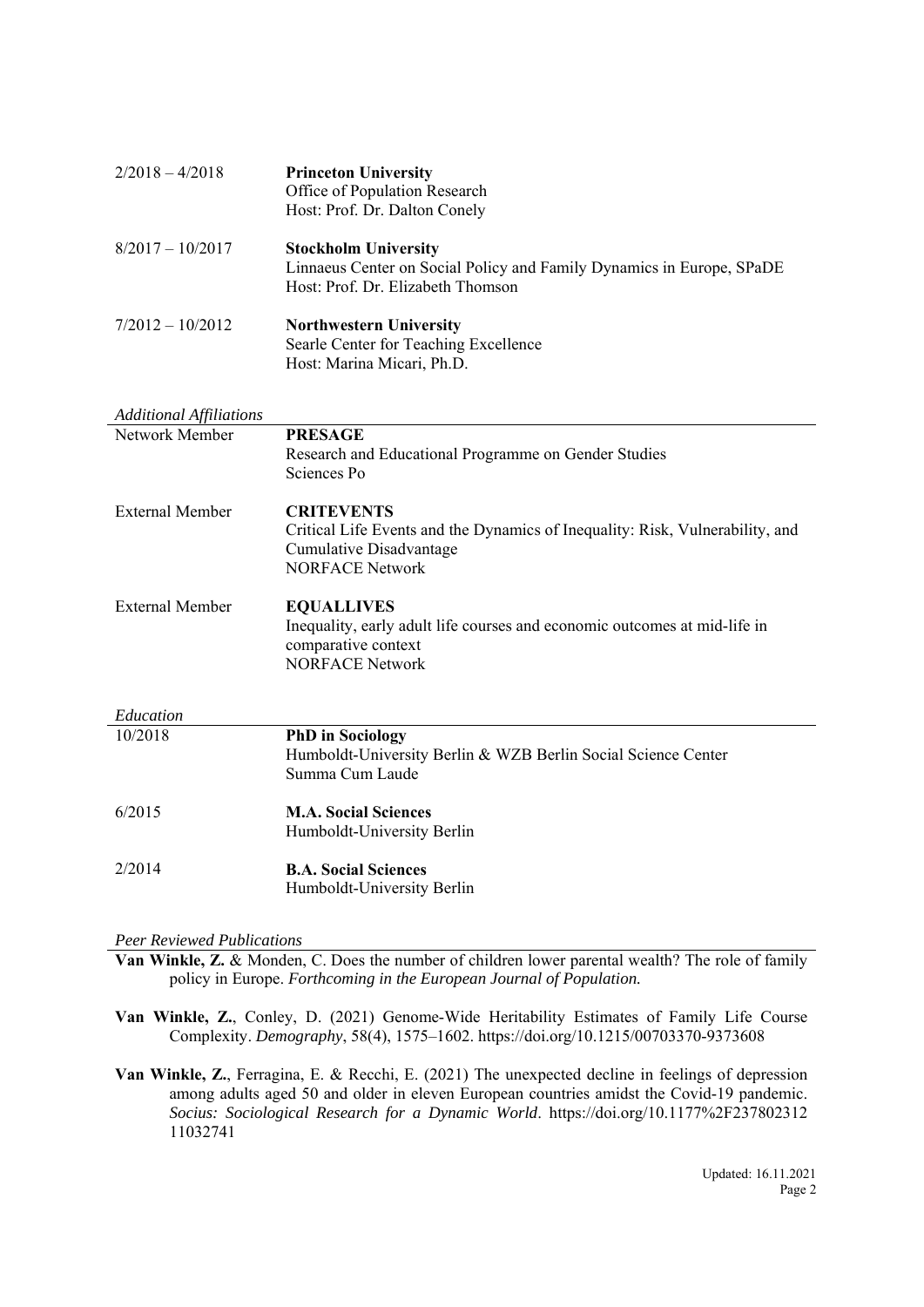- Struffolino, E & **Van Winkle, Z.** (2021) "Exit this way" Persistent Gender & Racial Differences in Pathways Out of In-Work Poverty in the US. *Social Science Research,* 99. 102585. https://doi.org/10.1016/j.ssresearch.2021.102585
- **Van Winkle, Z.**, & Leopold, T. (2021) Family Size and Economic Wellbeing following Divorce: The United States in Cross-National Perspective. *Social Science Research*, 96. 102541. https://doi.org/10.1016/j.ssresearch.2021.102541
- Van Winkle, Z. & Fasang, A. (2021) The Complexity of employment & Family Life Courses across 20<sup>th</sup> Century Europe: An Update. *Demographic Research*, 44, 775-810*.*  https://doi.org10.4054/DemRes.2021.44.32
- Baier, T & **Van Winkle, Z.** (2020) Does Parental Separation lower Genetic Influences on Children's School-Related Skills? *The Journal of Marriage and Family*, 83(3), 898-917*.*  https://doi.org/10.1111/jomf.12730
- **Van Winkle, Z.** & Fasang, A. (2020) Parenthood Wage Gaps across the Life Course: A Comparison by Gender and Race. *The Journal of Marriage and Family*, 82(5), 1515-1533*.* https://doi.org/10.1111/jomf.12713
- Scheppard, P. & **Van Winkle, Z.** (2020) Using sequence analysis to test if human life histories are coherent strategies. *Evolutionary Human Sciences*, 2, 1-18. https://doi:10.1017/ehs.2020.38
- **Van Winkle, Z.** (2020) Family Life Course Standardization in Sweden: the Role of Compositional Change. *The European Journal of Population*, 36*,* 765-798*.* https://doi.org/10.1007/s10680-019- 09551-y
- Zagel, H & **Van Winkle, Z.** (2020) Women's family and employment life courses across twentieth century Europe: the role of policies and norms. *Social Politics*. https://doi.org/10.1093/sp/jxz056
- **Van Winkle, Z.** (2019) Family Policies and the Complexity of Family Life Courses in 20<sup>th</sup> Century Europe. *Journal of European Social Policy*, 30(3), 320-338. https://doi.org/10.1177/0958928719880508
- Pöyliö, H., & **Van Winkle, Z.** (2019) Do Parental Resources Moderate the Relationship Between Women's Income and Timing of Parenthood? *Advances in Life Course Research*, 39, 1-12. https://doi.org/https://doi.org/10.1016/j.alcr.2019.02.003
- **Van Winkle, Z.**, & Struffolino, E. (2018) When working isn't enough: Family demographic processes and in-work poverty across the life course in the United States. *Demographic Research*, 39, 365– 380. https://doi.org/10.4054/DemRes.2018.39.12
- **Van Winkle, Z.** (2018) Family Trajectories Across Time and Space: Increasing Complexity in Family Life Courses in Europe? *Demography*, 55(1), 135–164. https://doi.org/10.1007/s13524-017- 0628-5
- **Van Winkle, Z.**, & Fasang, A. (2017) Complexity in Employment Life Courses in Europe in the Twentieth Century—Large Cross-National Differences but Little Change across Birth Cohorts. *Social Forces*, 96(1), 1–30. https://doi.org/10.1093/sf/sox032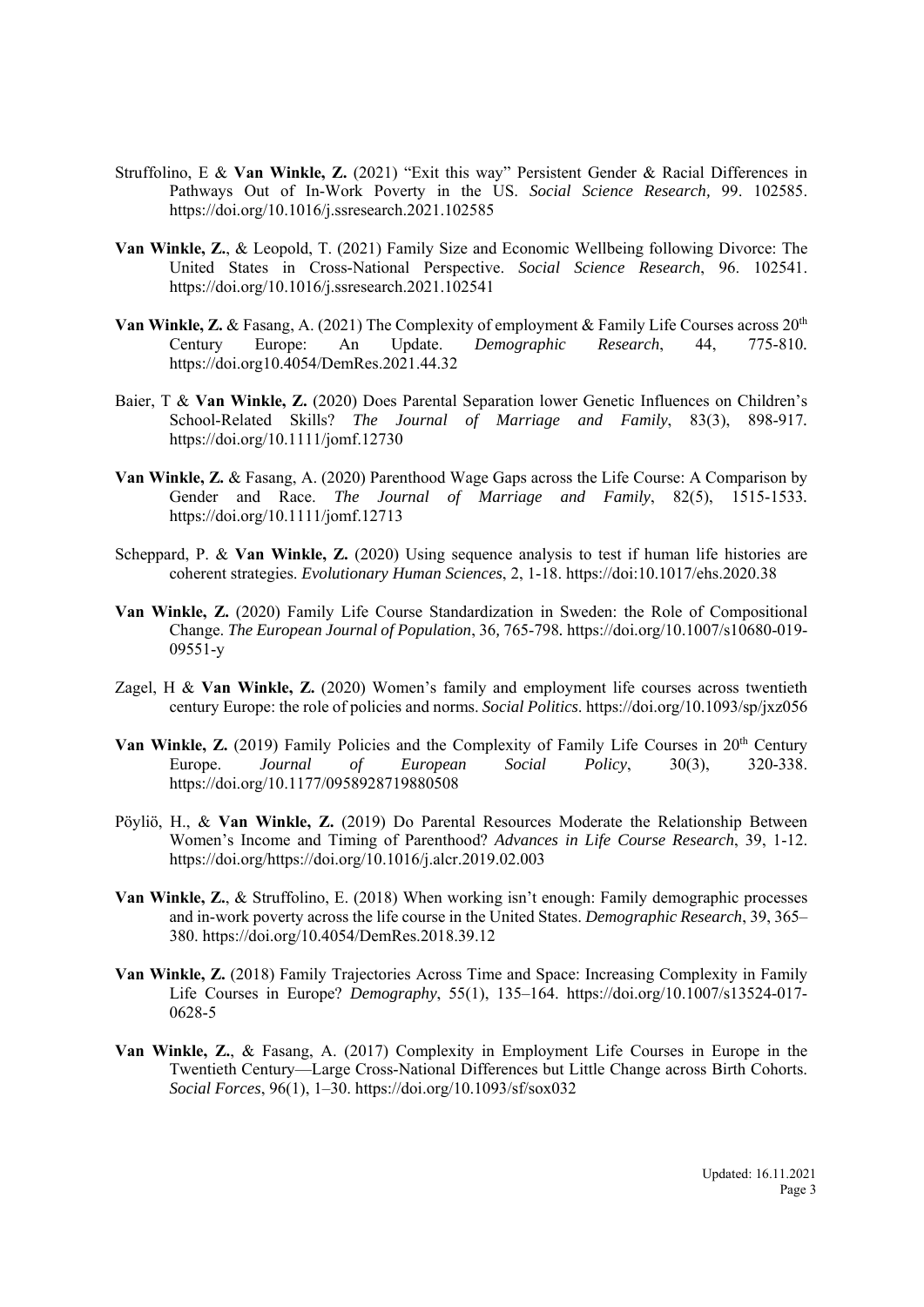Micari, M.; **Van Winkle, Z.** & Pazos, P. (2016). Among friends: the role of academic-preparedness diversity in individual performance within a small-group STEM learning environment. *International Journal of Science Education*, 38(12), 1904-1922*.*  doi:10.1080/09500693.2016.1218091.

#### *Chapters*

Streitweiser, B. & **Van Winkle, Z.** (2014). The Erasmus Citizen: students' conceptions of citizenship identity in the Erasmus Mobility Programme in Germany. In: Streitweiser, Bernhard (Ed): *Internationalization of Higher Education and Global Mobility*. Oxford Studies in Comparative Education: Symposium Books.

*Working & Conference Papers*

- Busetta, A., Mendola, D., Struffolino, E. & **Van Winkle, Z.** (2020) The role of the accumulation of poverty and unemployment for health disadvantages. In Pollice, A., Salvati, N., & Spagnolo, F. (Eds), Book of Short Papers, 2020 Società Italiana di Statistica. Pearson.
- Gruijters, R., **Van Winkle, Z.**, & Fasang, A. (2020) Life Course Trajectories and Wealth Accumulation in the United States: Comparing Baby Boomers and Millennials. DIAL Working Paper Series 12/2020.
- **Van Winkle, Z.** & Leopold, T. (2019) Family Size and the Persistency of Poverty following Divorce: The United States in Comparative Perspective. DIAL Working Paper Series 23/2019.
- **Van Winkle, Z. & Fasang, A. (2019) The Complexity of employment & Family Life Courses across 20<sup>th</sup>** Century Europe: An Update. DIAL Working Paper Series 22/2019.
- **Van Winkle, Z.** & Fasang, A. (2019) Parenthood Wage Gaps across the Life Course: An Intersectional Comparison by Gender and Race. DIAL Working Paper Series 20/2019.
- Struffolino, E., & **Van Winkle, Z.** (2019). Is there only one way out of in-work poverty ? Difference by gender and race in the US. WZB Berlin Social Science Discussion Paper No. SP I 2019-601. Berlin.
- **Van Winkle, Z.**, Fasang, A., & Raab, M. (2017). Intergenerational Patterns of Family Formation in East and West Germany. In G. Richard & M. Studer (Eds.), Proceedings of the International Conference on Sequence Analysis and Related Methods (pp. 509–534). Lausanne, CH: NCCR LIVES.

*In Progress & Under Review*

- Polizzi, A., Struffolino, E. & **Van Winkle, Z.** Family Demographic Processes and In-Work Poverty: A Systematic Review. *Revise and resubmit at Advances in Life Course Research.*
- Gruijters, R., **Van Winkle, Z.**, Fasang, A. Life Course Trajectories and Wealth Accumulation in the United States: Comparing Baby Boomers and Millennials. *Revise and resubmit at the American Journal of Sociology.*
- **Van Winkle, Z.** & Struffolino, E. A research note on the persistent risk of in-work poverty following the birth of a first, second, and third child across the life course. *Under review at Demography.*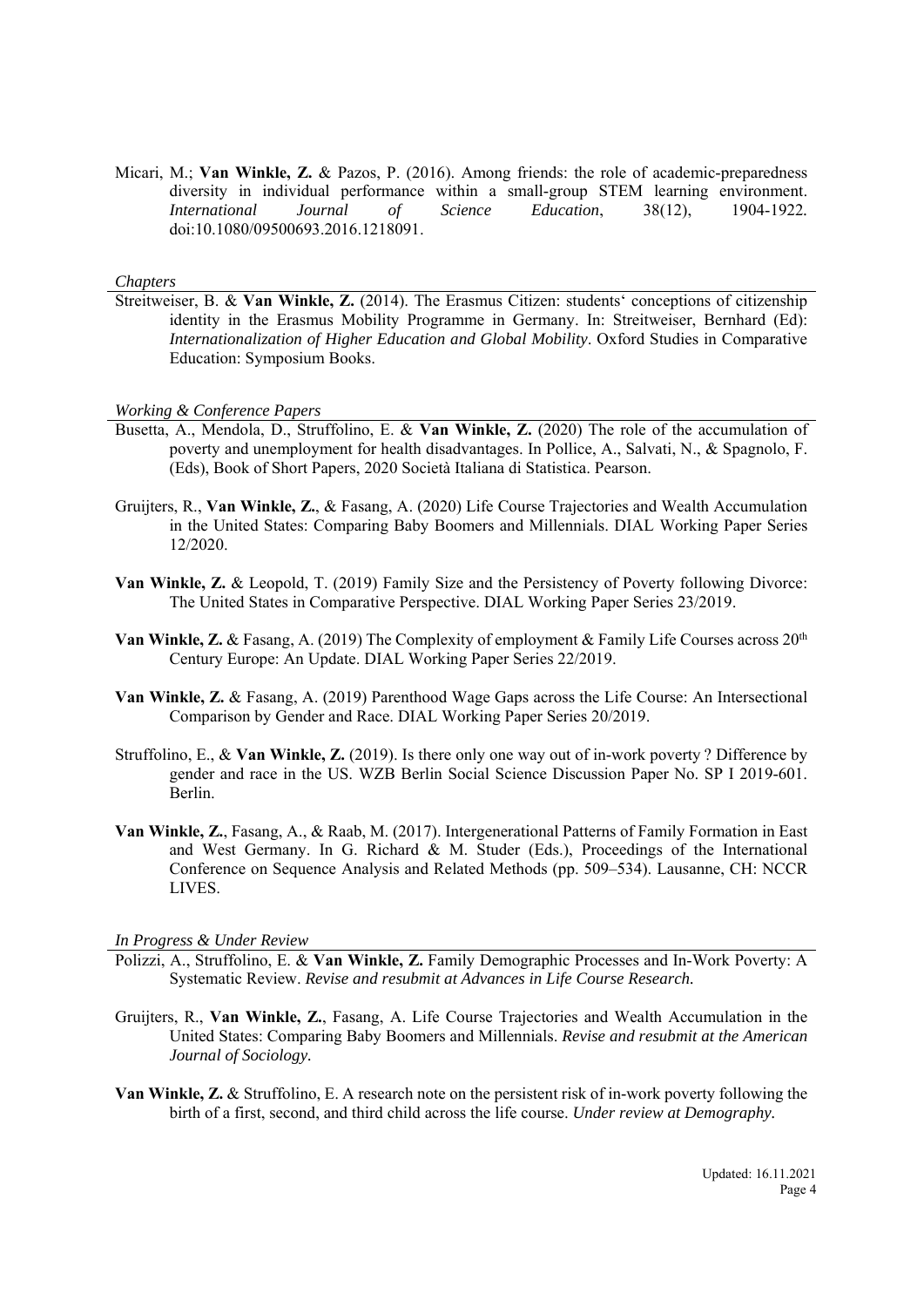- **Van Winkle, Z.** & Baier, T. The role of parental divorce and death for children's chances to realize their genetic potential for education across US birth cohorts. *Under review at the American Sociological Review.*
- **Van Winkle, Z.** & Wen, Fangqi. A Chinese Second Demographic Transition? A Holistic Approach to Family Life Courses. *Under review at Demography.*
- **Van Winkle, Z.** & Leopold, T. Losing Partners and Lasting Poverty: A Matching Study on the Economic Consequences of Widowhood. *In preparation for submission to the American Sociological Review.*
- Witteveen, D., **Van Winkle, Z.** & Paskov, M. Career Mobility of the European Working Class. *In preparation for submission to Social Forces.*
- Rowold, C. & **Van Winkle, Z.** Cohort Change in the Family Complexity of Adults and Children in the United Kingdom. *In preparation for submission to Demography.*
- Busetta, A., Mendola, D., Struffolino, E. & **Van Winkle, Z.** The role of the accumulation of poverty and unemployment for health disadvantages. *In preparation for submission to the European Sociological Review.*
- **Van Winkle, Z.**, Kalmijn, M. & Leopold, T. Adult and Child Experiences of Divorce in the United States by Race and Educational Attainment. *In preparation for submission to the Journal of Marriage and Family*
- Van Winkle, Z. & Zagel, H. Early family life courses and sex education policies in the United States
- **Van Winkle, Z.** The De-Standardization and the Differentialization of Family Formation in the United States: the Role of Parental Resources and Childhood Family Structure.
- **Van Winkle, Z.** & Baier, T. Does the availability of grandparents increase genetic influences on children's school performance?
- **Van Winkle, Z. & Präg, P. Social Mobility and Adult Health across 20<sup>th</sup> Century Europe.**
- **Van Winkle, Z.** & Struffolino, E. In-work poverty from a Child's Perspective in the United States and Germany: the Role Taxes and Transfers

*Public Science & Dissemination*

\*Numerous blog posts and open access data and code at www.zachary-vanwinkle.com

- Fasang, A., Grijters, R, & **Van Winkle, Z.** (2019). Geplatzter Traum? Vermögensungleichheit bei Babyboomern und Millennials in den USA. WZB Mitteilungen Nr. 165. Berlin.
- Struffolino, E. & **Van Winkle, Z.** (2019). Wege aus der Erwerbsarmut in den USA. Geschlecht und Herkunft entscheiden. WZB Mitteilungen Nr. 1964. Berlin.

**Van Winkle, Z.** (2010). Familiengründung früher und heute. WZB Mitteilungen Nr. 159. Berlin.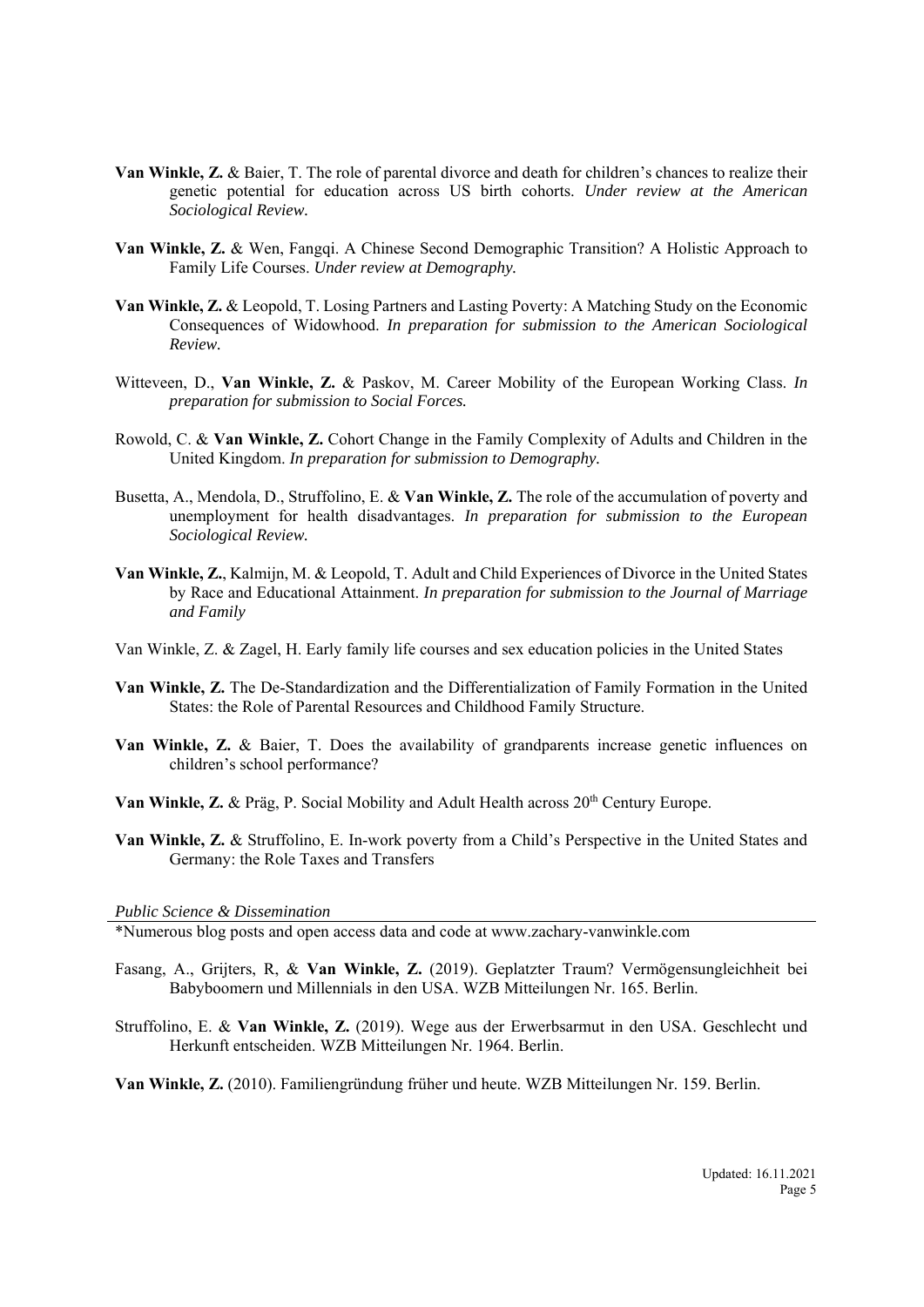| <i>Invited Talks</i> |                                                                                                                                                   |
|----------------------|---------------------------------------------------------------------------------------------------------------------------------------------------|
| 9/2021               | Using sequence analysis to test if human histories are coherent strategies<br>Bavarian State Institute for Family Research (ifb) Colloquium       |
| 9/2021               | The complexity of employment life courses across 20th century Europe<br><b>Finnish Centre for Pensions</b>                                        |
| 01/2021              | A Chinese Second Demographic Transition? A Holistic Approach to Family<br>Life Courses<br>Inequality Working Group, European University Institute |
| 01/2021              | Family Structure & Genetic Influences on Children's School Performance<br>Social Science Genetics Paris, CREST                                    |
| 10/2020              | Genes & the Life Course<br>Inaugural Meeting of Social Science Genetics Paris, CREST                                                              |
| 09/2017              | Family Policies & Family Life Course Complexity of in 20th Century Europe<br>Turku Center for Welfare Research (TCWR) Seminar, Turku University   |
| 09/2017              | The Complexity of Life Courses in 20th Century Europe<br>Department of Sociology Higher Seminar, Umeå University                                  |

*Conference Presentations (selected)*

**Van Winkle, Z.** & Leopold, T. Losing Partners and Lasting Poverty: A Matching Study on the Economic Consequences of Widowhood. Paper presented at the final conference of the DIAL network, Brussels, 2021.

- **Van Winkle, Z.** & Baier, T. The role of parental divorce and death for children's chances to realize their genetic potential for education across 1920-1980 US birth cohorts. Paper presented at the 2021 online annual meeting of the European Consortium for Sociological Research.
- Struffolino, E. & **Van Winkle, Z.** In-work poverty from a Child's Perspective in the United States and Germany: the Role Taxes and Transfers. Paper presented by E. Struffolino at the 2021 online annual meeting of the European Consortium for Sociological Research.
- **Van Winkle, Z.** & Baier, T. The role of parental divorce and death for children's chances to realize their genetic potential for education across 1920-1980 US birth cohorts. Paper presented at the 2021 online annual meeting of the German Sociological Association.
- **Van Winkle, Z.** & Leopold, T. Losing Partners and Lasting Poverty: A Matching Study on the Economic Consequences of Widowhood. Paper presented at the 2021 online spring meeting of RC28.
- Witteveen, D., **Van Winkle, Z.** & Paskov, M. *Career Mobility of the European Working Class.* Paper presented by D. Witteveen at the 2020 online spring meeting of RC28.
- **Van Winkle, Z.** & Leopold, T. Losing Partners and Lasting Poverty: A Matching Study on the Economic Consequences of Widowhood. Paper presented at the 2021 online annual meeting of the Population Association of America.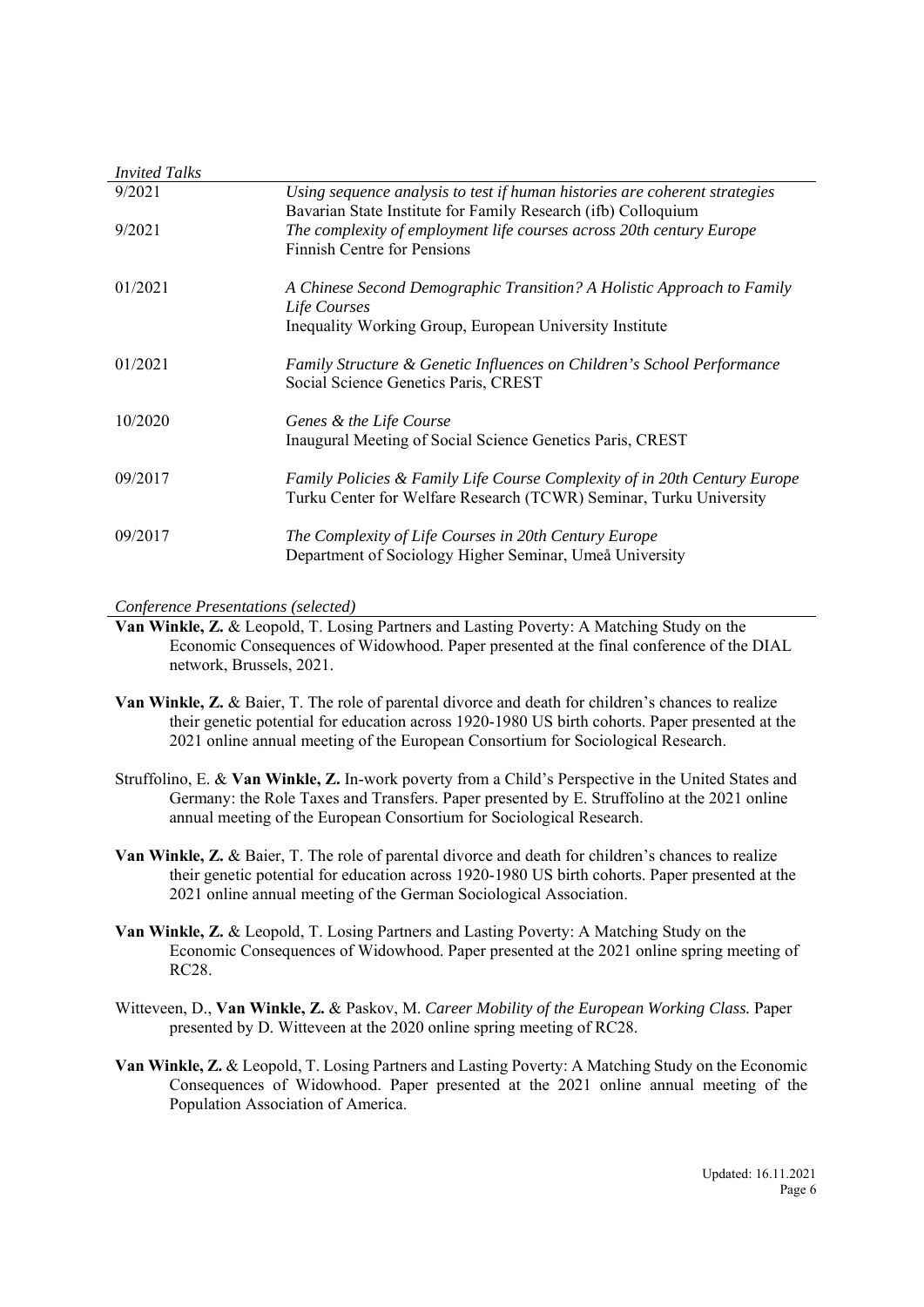- **Van Winkle, Z.** & Wen, F. A Chinese Second Demographic Transition? A Holistic Approach to Family Life Courses. Paper presented at the 2021 online annual meeting of the Population Association of America.
- **Van Winkle, Z.** & Wen, F. A Chinese Second Demographic Transition? A Holistic Approach to Family Life Courses. Paper presented at the 2020 online International Chinese Sociological Association Conference.
- Witteveen, D., **Van Winkle, Z.** & Paskov, M. *Career Mobility of the European Working Class.* Paper presented by D. Witteveen at the 2020 online European Consortium for Sociological Research Conference.
- Anderson, L. & **Van Winkle, Z.** *Poverty and Fertility across the Life Course in the United States and Germany*. Paper presented by L. Anderson at the 2020 online European Consortium for Sociological Research Conference.
- Gruijters, R., **Van Winkle, Z.**, Fasang, *A. Life Course Trajectories and Wealth Accumulation in the United States: Comparing Baby Boomers and Millennials.* Paper presented by Z. Van Winkle at the 2020 Beyond EPC Webinar.
- **Van Winkle, Z.**, & Struffolino, E. *Parity Transitions and In-Work Poverty across the Life Course in the US and Germany*. Paper presented by E. Struffolino at the 2019 European Consortium for Sociological Research Conference. Lausanne, Switzerland.
- **Van Winkle, Z.**, & Fasang, A. *Parenthood Wage Gaps by Parity and across the Life Course: A Comparison by Gender & Race*. Paper presented by A. Fasang at the 2019 European Consortium for Sociological Research Conference. Lausanne, Switzerland.
- **Van Winkle, Z.**, & Monden, C. *Family Size and Wealth after Age 50 in 20th Century Europe*. Paper presented by C. Monden at the 2019 European Consortium for Sociological Research Conference. Lausanne, Switzerland.
- **Van Winkle, Z.**, & Leopold, T. *Family Size and Economic Wellbeing following Divorce: the United States in Comparative Perspective*. Paper presented at the 2019 European Consortium for Sociological Research Conference. Lausanne, Switzerland.
- **Van Winkle, Z.**, & Leopold, T. *Family Size and Economic Wellbeing following Divorce in Cross-National Perspective*. Paper presented at the DIAL Mid-Term Conference. Turku, Finland.
- **Van Winkle, Z.**, & Leopold, T. *Family Size and Economic Wellbeing following Divorce in Cross-National Perspective*. Paper presented at the 2019 CRITEVENTS workshop. Oxford, United Kingdom.
- **Van Winkle, Z.**, & Leopold, T. *Family Size and Economic Wellbeing following Divorce in Cross-National Perspective*. Paper presented at the 2019 Annual Meeting of the Population Association of America. Austin, Texas.
- **Van Winkle, Z.**, Conley, D. *Genome-Wide Heritability Estimates of Family Life Course Complexity*. Paper presented at the 2019 Annual Meeting of the Population Association of America. Austin, Texas.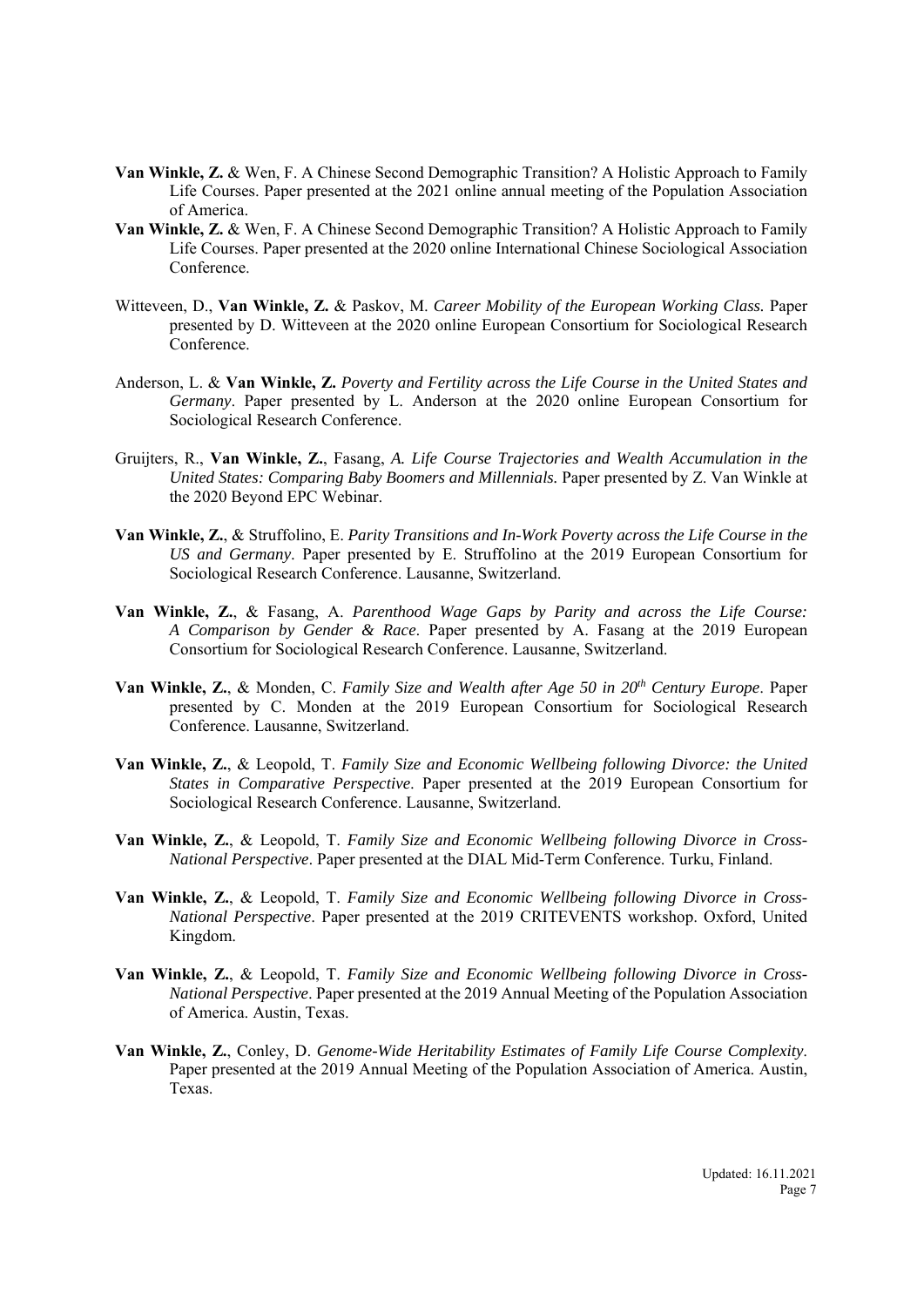- **Van Winkle, Z.**, & Leopold, T. *Family Size and Economic Wellbeing following Divorce in Cross-National Perspective*. Paper presented at the 2018 CRITEVENTS workshop. Lausanne, Switzerland.
- **Van Winkle, Z.**, Conley, D. Genome-Wide Heritability Estimates of Family Life Course Complexity. Paper presented at the 2018 International Symposium for Sequence Analysis. Monte Verita, Switzerland.
- **Van Winkle, Z.** (April 2018) *Family Life Course Standardization in Sweden: the Role of Compositional Change*. Poster presented at the 2018 Paper presented at 2018 European Population Conference. Brussels, Belgium
- Pöyliö, H & **Van Winkle, Z.** (June, 2018). *Career Before Kids? Parental Resources Moderating the Relation Between Career Success and First Birth.* Paper presented at 2018 European Population Conference. Brussels, Belgium
- **Van Winkle, Z.** (April 2018) *Family Life Course Standardization in Sweden: the Role of Compositional Change*. Poster presented at the 2018 Annual Meeting of the Population Association of America. Denver, CO
- **Van Winkle, Z.** (January, 2018). *Family Policies and Family Life Course Complexity across*  $20<sup>th</sup>$  Century *Europe*. Poster presented at 2018 Alpine Population Association conference. La Thuile, Italy
- **Van Winkle, Z.** (January, 2018). *Family Policies and Family Life Course Complexity across 20<sup>th</sup> Century Europe*. Paper presented at 2017 European Consortium for Sociological Research Conference. Malian, Italy
- **Van Winkle, Z.** (August, 2017). *Family Policies and Life Course Complexity: Heterogeneity across Political Regimes in 20<sup>th</sup> Century Europe.* Paper presented at 2017 European Consortium for Sociological Research Conference. Malian, Italy
- Pöyliö, H & **Van Winkle, Z.** (August, 2017). *Career Before Kids? Parental Resources Moderating the Relation Between Career Success and First Birth.* Paper presented at 2017 European Consortium for Sociological Research Conference. Malian, Italy
- **Van Winkle, Z.** (August, 2017). *Parental Resources and the De-Standardization of Family Formation in the United States.* Poster presented at 2017 European Consortium for Sociological Research Conference. Malian, Italy
- **Van Winkle, Z.** (April, 2017). *Parental Resources and the De-Standardization of Family Formation in the United States.* Paper presented at 2017 Annual Meeting of the Population Association of America. Chicago, IL.
- **Van Winkle, Z.** (January, 2017). *Parental Resources and the De-Standardization of Family Formation in the United States.* Poster presented at 2017 Alpine Population Association conference. La Thuile, Italy
- **Van Winkle, Z.** (December, 2016). *Parental Resources and the De-Standardization of Family Formation in the United States.* Paper presented at 1<sup>st</sup> European Consortium for Sociological Research Thematic Workshop – Demography and Inequality. Berlin, Germany.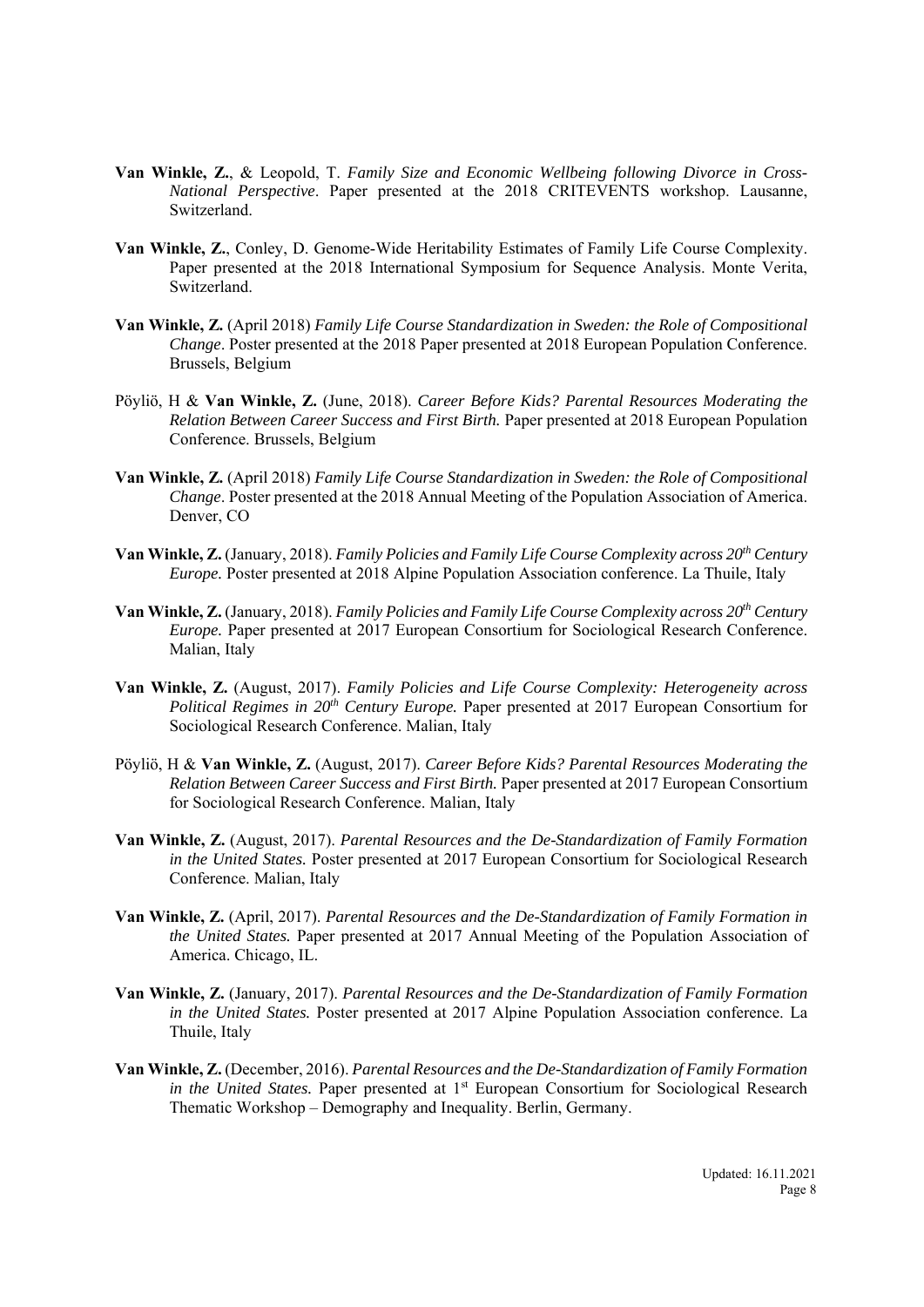- **Van Winkle, Z.**; Fasang, A. & Raab, M. (September, 2016). *Intergenerational Patterns of Family Formation in East and West Germany.* Paper presented at 2016 Annual Meeting of the German Sociological Association. Oxford, United Kingdom.
- **Van Winkle, Z.**; Fasang, A. & Raab, M. (September, 2016). *Intergenerational Patterns of Family Formation in East and West Germany.* Paper presented at 2016 European Consortium for Sociological Research conference. Oxford, United Kingdom.
- **Van Winkle, Z.**; Fasang, A. & Raab, M. (June, 2016). *Intergenerational Patterns of Family Formation in East and West Germany.* Paper presented at SOEP 2016 – 12<sup>th</sup> International German Socio-Economic Panel User Conference. Berlin, Germany.
- **Van Winkle, Z.**; Fasang, A. & Raab, M. (June, 2016). *Intergenerational Patterns of Family Formation in East and West Germany.* Paper presented at LaCOSA II – International Conference on Sequence Analysis and Related Methods. Lausanne, Switzerland.
- **Van Winkle, Z.** (March, 2016). *Family Trajectories across Time and Space: Increasing Complexity and Diversity in Family Life Courses in Europe?* Paper presented at the 2016 Annual Meeting of the Population Association of America. Washington D.C.
- **Van Winkle, Z.** (January, 2016). *Family Trajectories across Time and Space: Increasing Complexity and Diversity in Family Life Courses in Europe?* Paper presented at the 2016 Alpine Population Association Conference. Villars-sur-Ollon, Switzerland.
- **Van Winkle, Z.** & Fasang, A. (September, 2015). *The Complexity of Employment Trajectories in Europe in the 20th Century: change over time or stable cross-national differences?* Paper presented at the 2015 European Consortium for Sociological Research Conference. Tallinn, Estonia.
- **Van Winkle, Z.** & Fasang, A. (August, 2015). *The Complexity of Employment Trajectories in Europe in the 20th Century: change over time or stable cross-national differences?* Paper presented at the 2015 Annual Meeting of the American Sociological Association. Chicago, IL.

| <b>Research Training</b> |                                                                                                                                                                                                                                    |
|--------------------------|------------------------------------------------------------------------------------------------------------------------------------------------------------------------------------------------------------------------------------|
| 3/2017                   | "The Intergenerational Transmission of Socio-Economic Status and<br><b>Inequality: Patterns and Mechanisms"</b><br>Spring School of the European Consortium for Sociological Research<br>Collegio Carlo Alberto (Moncalieri/Turin) |
| 5/2016                   | "Statistical Analysis in the Lexis Diagram: Age-Period-Cohort Models"<br>International Advanced Studies in Demography Course<br>Max Planck Institute for Demographic Research (Rostock)                                            |
| 3/2016                   | "The Quantitative Analysis of Old Age and its Relation to Inequality"<br>Spring School of the European Consortium for Sociological Research<br>Collegio Carlo Alberto (Moncalieri/Turin)                                           |
| 9/2015                   | "Longitudinal and Life Course Research"<br>Summer School of the Society of Longitudinal and Life Course Studies<br>Bamberg University & Leibnitz Institute for Educational Trajectories                                            |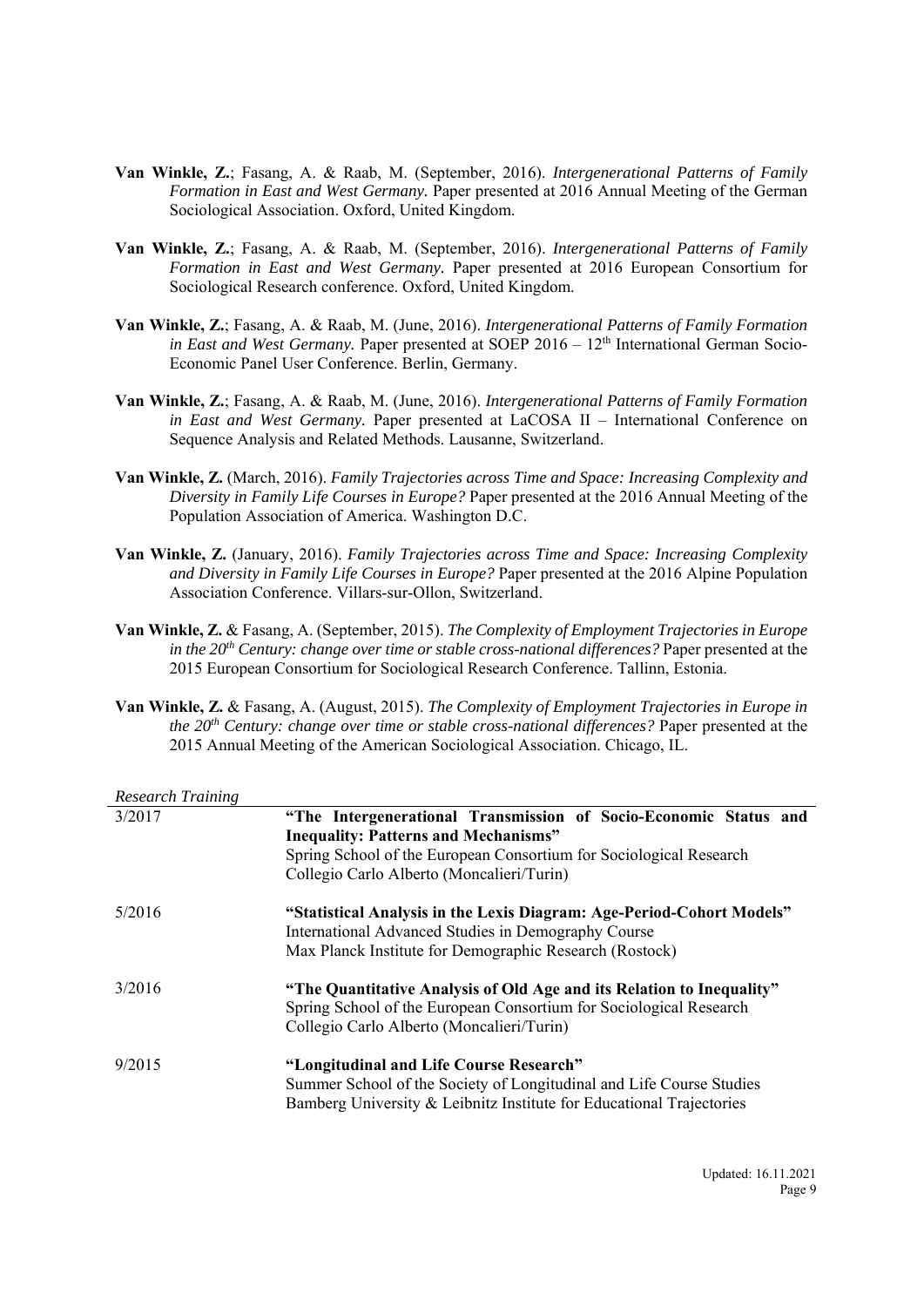| 6/2015                | "The Welfare State and Inequality"<br>Summer School of the European Campus of Excellence<br>Bremen International Graduate School of Social Science                                                                                                                                                                   |
|-----------------------|----------------------------------------------------------------------------------------------------------------------------------------------------------------------------------------------------------------------------------------------------------------------------------------------------------------------|
| Grants & Scholarships |                                                                                                                                                                                                                                                                                                                      |
| 5/2021                | ANR RÉSILIENCE-COVID-19 funding for the project "Assessing the<br>Individual and Societal Economic Consequences of Premature Widowhood<br>following the Covid-19 Pandemic (WIDOW19): $73,920 \in$                                                                                                                    |
| 3/2021                | Trilateral Initiatives in Emerging Regions Grant from the Columbia Alliance<br>for the project "A Holistic Approach to Social & Life Course Change in China"<br>with Yao Lu (Columbia), Jia Yu (Peking), and Fangqi Wen (Oxford): \$15,000                                                                           |
| 7/2020                | Seed Grant from the John Fell Fund, University of Oxford, for the project "The<br>Consequences of Family Complexity for Adults & Children in the UK": £8,440                                                                                                                                                         |
| 12/2018               | Seed Grant Funding from the Oxford/Berlin Research Partnership for the<br>project "Understanding Family Demographic Processes and In-Work Poverty<br>in Europe" together with Christian Monden (Oxford), Johannes Giesecke<br>(Berlin), & Emanuela Struffolino (Berlin): ca. 15,000€                                 |
| 1/2018                | Strategic Initiative Funding from the International Strategy Office, Humboldt<br>University Berlin for the Humboldt University - Princeton University<br>Partnership Project "Far from the Tree? Social and biological determinants of<br>the intergenerational transmission of family demographic behavior": 3,250€ |
| 11/2017               | Grant from the <i>Institute of Social Sciences</i> , Humboldt University Berlin to<br>finance Demography publication costs: $500 \in$                                                                                                                                                                                |
| 10/2017               | Grant from the European Consortium for Sociological Research to finance<br>research stay at Stockholm University's Linnaeus Center on Social Policy and<br>Family Dynamics in Europe, SPaDE: 1,200€                                                                                                                  |
| 4/2017                | Grant from the German Academic Exchange Service to attend the 2017 Annual<br>Meeting of the Population Association of America: 1,400€                                                                                                                                                                                |
| 6/2015                | Grant from the European Campus of Excellence to attend the summer school<br>"The Welfare State and Inequality": 850€                                                                                                                                                                                                 |
| Awards                |                                                                                                                                                                                                                                                                                                                      |
| 2020                  | Winner of the German Society for Demography Best PhD Thesis Prize                                                                                                                                                                                                                                                    |
| 2020                  | Merit Award of Excellence 2019/2020 from the Department of Sociology<br>(University of Oxford)                                                                                                                                                                                                                       |
| 2019                  | Winner of the European Consortium for Sociological Research Best PhD<br>Thesis Prize                                                                                                                                                                                                                                 |
| 2019                  | Finalist for the Akademie für Soziologie Best PhD Thesis Prize                                                                                                                                                                                                                                                       |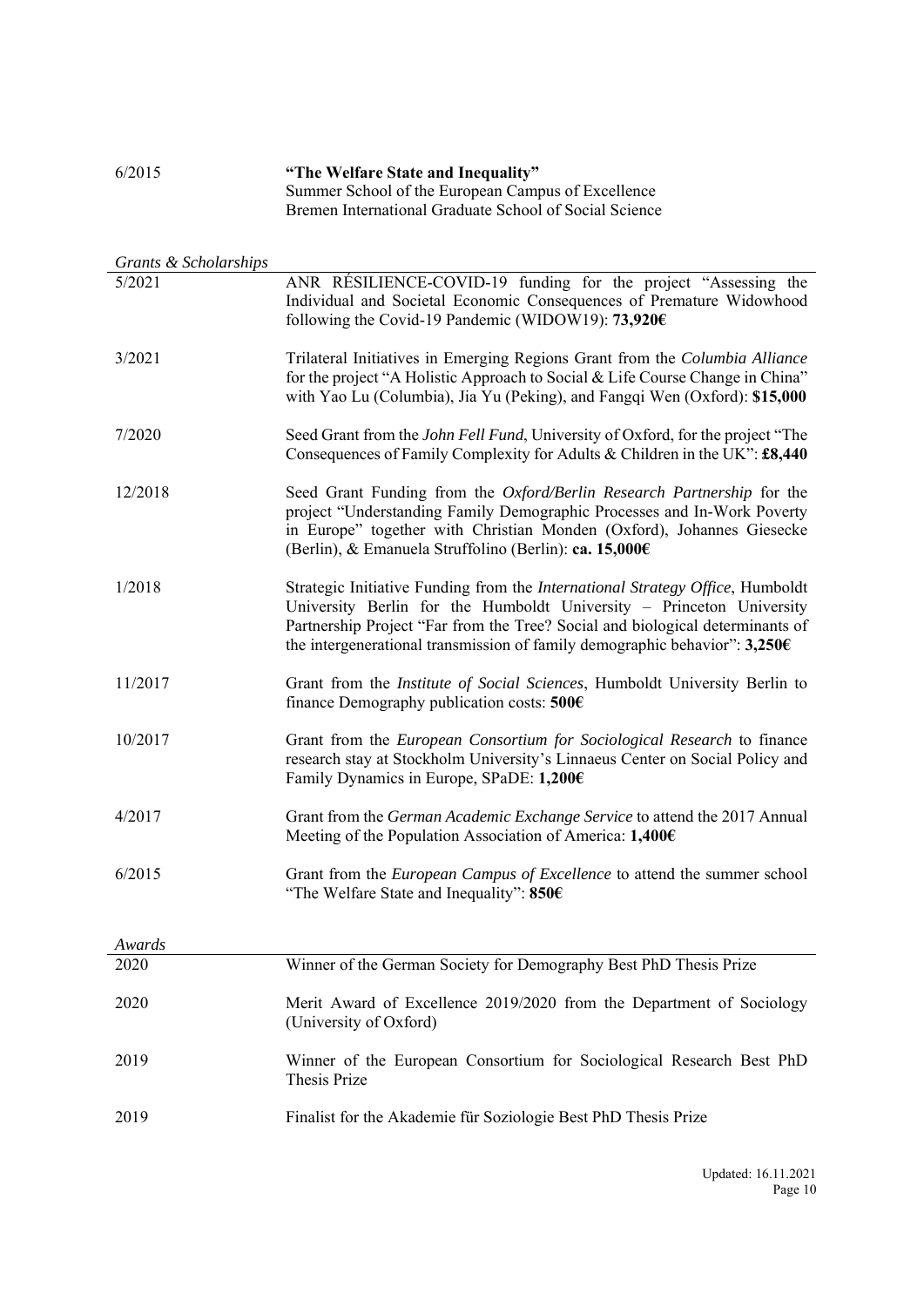| 2018                       | Best Poster Prize at the 2018 Annual Meeting of the Population Association of<br>America, Denver, CO.                                               |
|----------------------------|-----------------------------------------------------------------------------------------------------------------------------------------------------|
| <b>Teaching Experience</b> |                                                                                                                                                     |
| 2017                       | MA Seminar "Sequence Analysis in the Social Sciences"<br>Humboldt-University Berlin                                                                 |
| $2016 - 2017$              | BA, MA and Doctoral Colloquium in Microsociology<br>Humboldt-University Berlin                                                                      |
| 2016                       | BA Seminar "Comparative Life Course Research with Data from the<br>Survey of Health, Ageing and Retirement in Europe"<br>Humboldt-University Berlin |
| $2015 - 2018$              | <b>BA Seminar "Microsociology and Demography"</b><br>Humboldt-University Berlin                                                                     |
| $2011 - 2015$              | <b>BA Tutorial "Statistics I and Statistics II"</b><br>Humboldt-University Berlin                                                                   |
| $2019 - 2020$              | MA and Doctoral Colloquium in Family and Social Demography<br>University of Oxford                                                                  |
| 2020                       | <b>Lecture "Introduction to Family Sociology"</b><br>University of Oxford                                                                           |
| 2020                       | Lecture & Tutorials "The Second Demographic Transition"<br>University of Oxford                                                                     |
| 2021                       | BA Seminar "Familie und Ungleichheit in Europa"<br>Sciences Po, Nancy Campus                                                                        |
| 2021                       | BA Seminar "Familie und Demografie in Europa"<br>Sciences Po, Nancy Campus                                                                          |

*Supervision* 

## **Recent Student Research Assistants** include:

Antonino Polizzi (University of Oxford) within the Oxford/Berlin Research Partnership project "Understanding Family Demographic Processes and In-Work Poverty in Europe"

Carla Rowold (University of Oxford) within the John Fell Fund project "The Consequences of Family Complexity for Adults & Children in the UK"

Wen Liu (Peking University), Chunxue Zhang (Chinese University of Hong Kong), and Hanzhi Hu (University of Oxford) within the Trilateral Initiatives in Emerging Regions project "A Holistic Approach to Social & Life Course Change in China"

Zoé Jan (Sciences Po Paris) within the ANR RÉSILIENCE-COVID-19 project "Assessing the Individual and Societal Economic Consequences of Premature Widowhood following the Covid-19 Pandemic